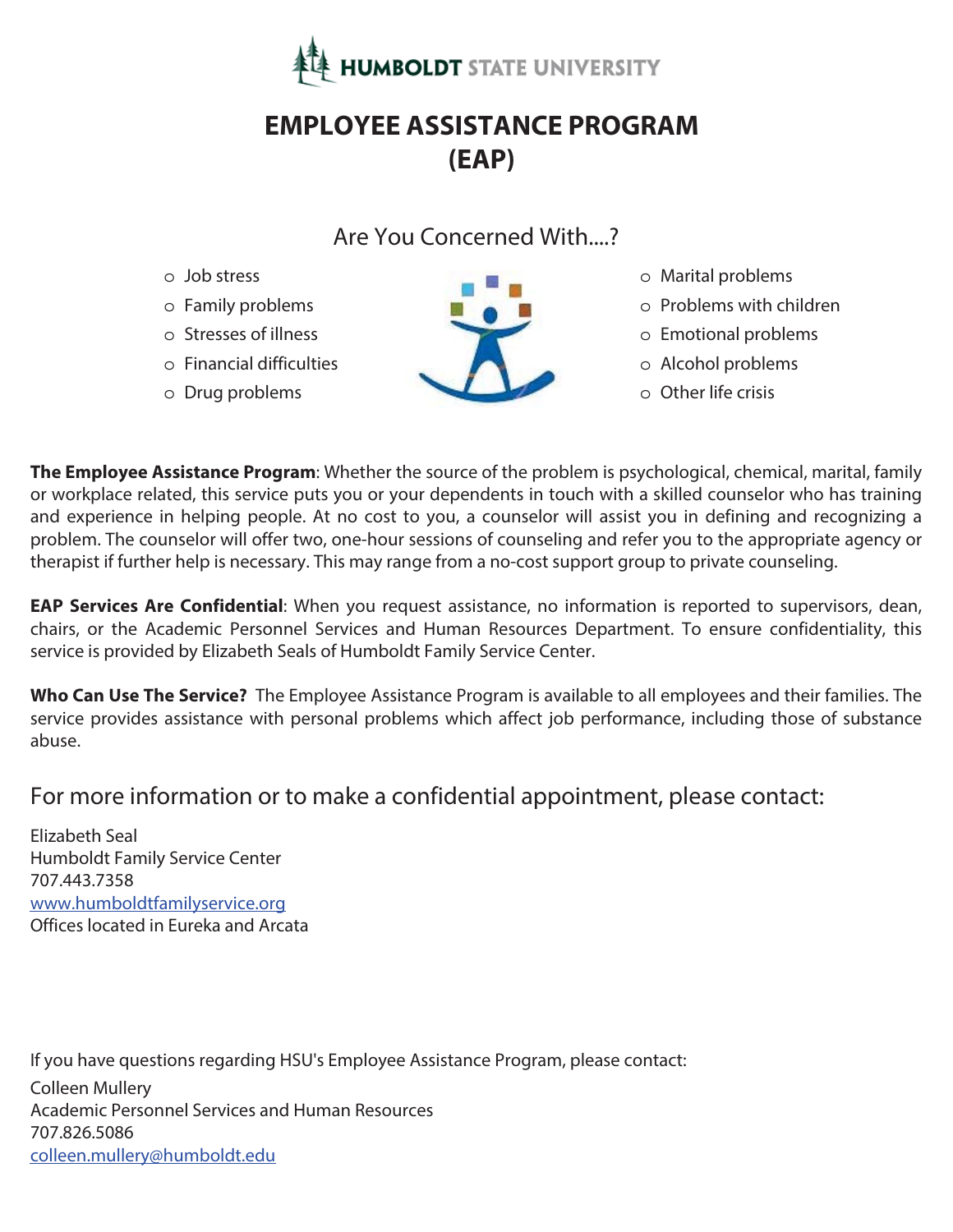#### **Subject: HIPAA Privacy Notice – HSU Employee Assistance Program**

Dear Employment Assistance Program (EAP) Enrollee:

The purpose of this letter is to provide you with a Health Insurance Portability and Accountability Act (HIPAA) Privacy Notice (see attached). The Privacy Notice explains how medical information about you may be used and/or disclosed, and how you can access this information. You may have received this Privacy Notice if you are enrolled in CalPERS health, Blue Shield/MES vision, Delta/PMI DeltaCare Dental, or the Health Care Reimbursement Account (HCRA) Plan.

The California State University (CSU) is required to comply with the HIPAA privacy regulations. HIPAA imposes requirements on employer health plans, including external EAPs, concerning the use and disclosure of individual health information. The Humboldt State University EAP is required by law to maintain the privacy of your health information and to provide you with this notice of the Program's legal duties and privacy practices with respect to your health information.

If you have any questions about the attached Privacy Notice, please contact the Academic Personnel Services and Human Resources office at 707-826-3626.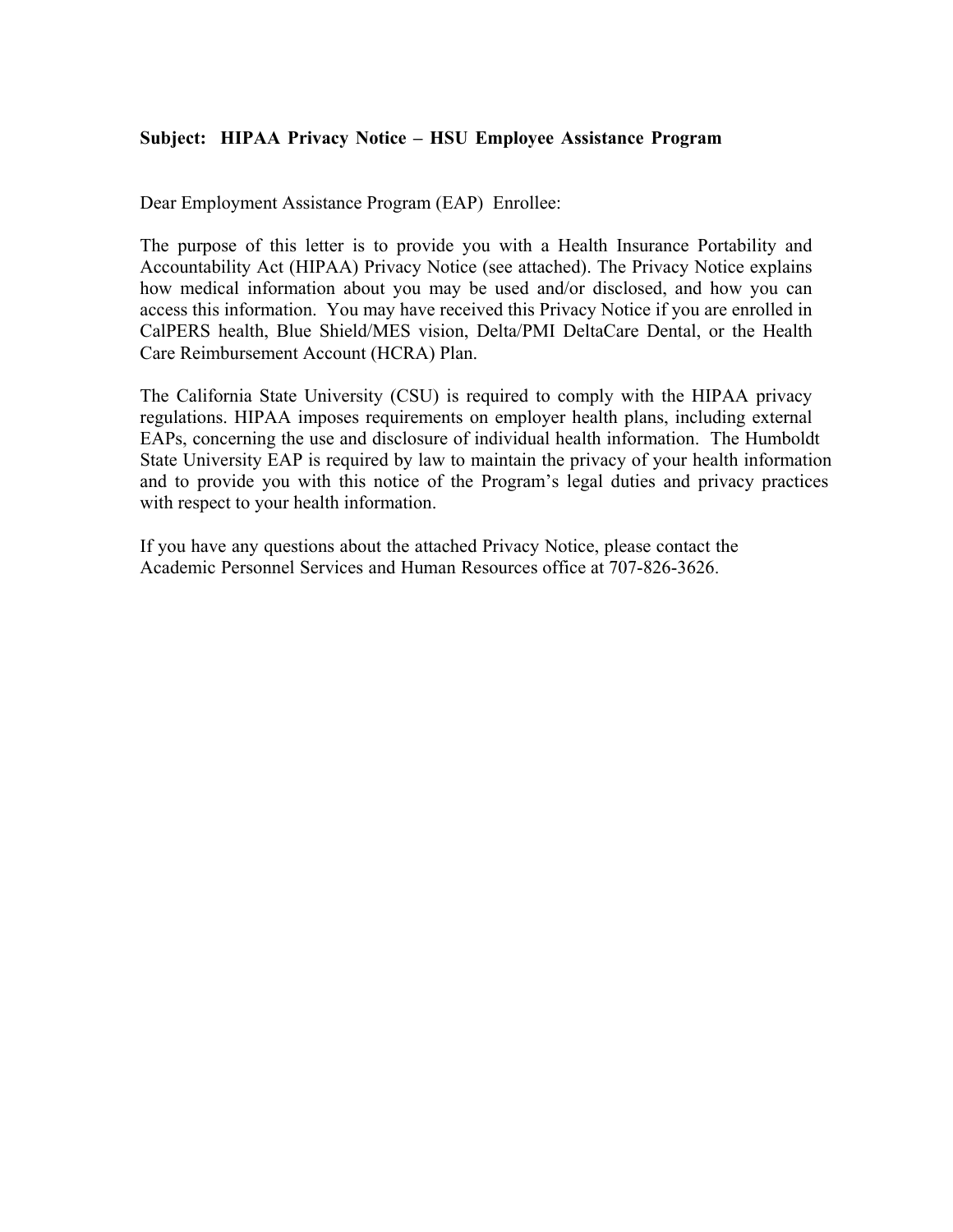

The California State University

# PRIVACY NOTICE

## This notice describes how medical information about you may be used and disclosed and how you can access this information. Please review it carefully.

The Health Insurance Portability and Accountability Act of 1996 (HIPAA) imposes numerous requirements on employer health plans concerning the use and disclosure of individual health information. This information, known as protected health information (PHI), includes virtually all individually identifiable health information held by a health plan — whether received in writing, in an electronic medium, or as an oral communication. This notice describes the privacy practices of the group health plans sponsored by California State University (CSU). The group health plans covered by this notice may share health information with each other to carry out Treatment, Payment, or Health Care Operations. These plans are collectively referred to as the "Plan" in this notice, unless specified otherwise.

### The Plan's duties with respect to health information about you

The Plan is required by law to maintain the privacy of your health information and to provide you with this notice of the Plan's legal duties and privacy practices with respect to your health information. If you participate in the insured dental and vision plans, or in the health plans offered through CalPERS, you will receive a notice directly from the insurer, HMO, or CalPERS. It's important to note that these rules apply to the Plan, not CSU as an employer — that is the way the HIPAA rules work.

### How the Plan may use or disclose your health information

The privacy rules generally allow the use and disclosure of your health information without your permission (known as an authorization) for purposes of health care Treatment, Payment activities, and Health Care Operations. Here are some examples of what that might entail:

- **Treatment** includes providing, coordinating, or managing health care by one (1) or more health care providers or doctors. Treatment also can include coordination or management of care between a provider and a third party, and consultation and referrals between providers. *For example, the Plan may share health information about you with physicians who are treating you.*
- **Payment** includes activities by this Plan, other plans, or providers to obtain premiums, make coverage determinations and provide reimbursement for health care. This can include eligibility determinations, reviewing services for medical necessity or appropriateness, utilization management activities, claims management, and billing; as well as "behind the scenes" plan functions such as risk adjustment, collection, or reinsurance. *For example, the Plan may share information about your coverage or the expenses you have incurred with another health plan in order to coordinate payment of benefits.*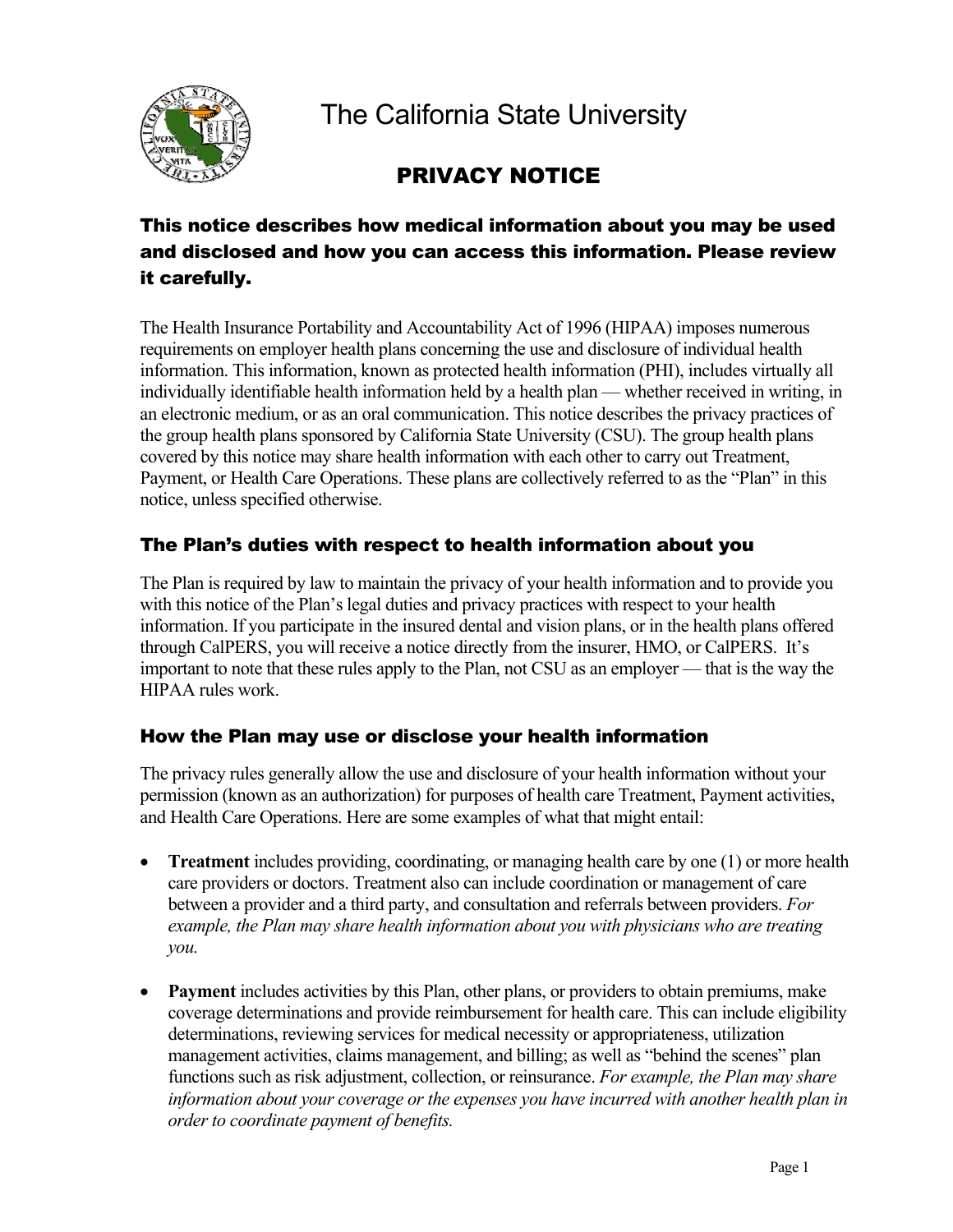• **Health care operations** include activities by this Plan (and in limited circumstances other plans or providers) such as wellness and risk assessment programs, quality assessment and improvement activities, customer service, and internal grievance resolution. Health care operations also include vendor evaluations, credentialing, training, accreditation activities, underwriting, premium rating, arranging for medical review and audit activities, and business planning and development. *For example, the Plan may use information about your claims to review the effectiveness of wellness programs.*

The amount of health information used or disclosed will be limited to the "Minimum Necessary" for these purposes, as defined under the HIPAA rules. The Plan also may contact you to provide appointment reminders or information about treatment alternatives or other health-related benefits and services that may be of interest to you.

### How the Plan may share your health information with CSU

The Plan, or its health insurers, business associates, CalPERS, HMOs, or external Employee Assistance Program (EAP) vendors may disclose to CSU the following health information without your written authorization:

- The Plan, or its insurers, business associates, CalPERS, HMOs, or external Employee Assistance Program (EAP) vendors may disclose "summary health information" to CSU if requested, for purposes of obtaining premium bids to provide coverage under the Plan, or for modifying, amending, or terminating the Plan. Summary health information is information that summarizes participants' claims information, but from which names and other identifying information have been removed.
- The Plan, or its insurers, business associates, CalPERS, HMOs, or external Employee Assistance Program (EAP) vendors may disclose to CSU information on whether an individual is participating in the Plan, or has enrolled or disenrolled in an option offered by the Plan.

In addition, the Plan, its insurers, business associates, CalPERS, HMOs, or external Employee Assistance Program (EAP) vendors may disclose your health information without your written authorization to CSU for plan administration purposes, if CSU adopts Plan amendments describing its administration activities.

CSU cannot and will not use health information obtained from the Plan for any employment-related actions. However, health information collected by CSU from other sources, for example under the Family and Medical Leave Act, Americans with Disabilities Act, or workers' compensation is *not* protected under HIPAA (although this type of information may be protected under other federal or state laws).

### Other allowable uses or disclosures of your health information

In certain cases, your health information can be disclosed without authorization to a family member, close friend, or other person you identify who is involved in your care or payment for your care. Information describing your location, general condition, or death may be provided to a similar person (or to a public or private entity authorized to assist in disaster relief efforts). You'll generally be given the chance to agree or object to these disclosures (although exceptions may be made, for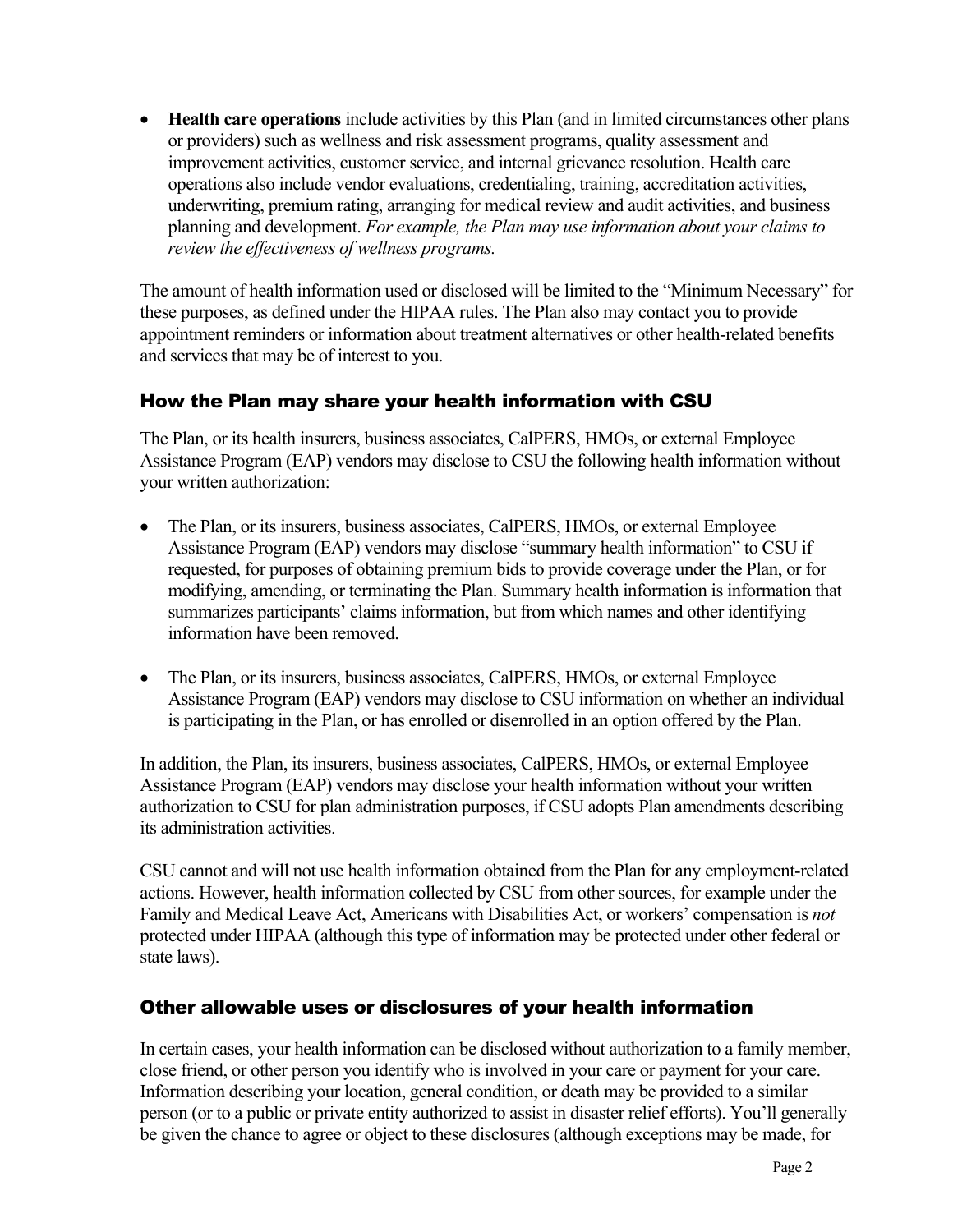example if you are not present or if you are incapacitated). In addition, your health information may be disclosed without authorization to your legal representative.

The Plan also is allowed to use or disclose your health information without your written authorization for uses and disclosures required by law, for public health activities, and other specified situations, including:

- Disclosures to Workers' Compensation or similar legal programs, as authorized by and necessary to comply with such laws
- Disclosures related to situations involving threats to personal or public health or safety
- Disclosures related to situations involving judicial proceedings or law enforcement activity
- Disclosures to a coroner or medical examiner to identify the deceased or determine cause of death; and to funeral directors to carry out their duties
- Disclosures related to organ, eye or tissue donation, and transplantation after death
- Disclosures subject to approval by institutional or private privacy review boards and subject to certain assurances by researchers regarding necessity of using your health information and treatment of the information during a research project
- **Certain disclosures related to health oversight activities, specialized government or military** functions and Health and Human Services investigations

Except as described in this notice, other uses and disclosures will be made only with your written authorization. You may revoke your authorization as allowed under the HIPAA rules. However, you can't revoke your authorization if the Plan has taken action relying on it. In other words, you can't revoke your authorization with respect to disclosures the Plan has already made.

## Your individual rights

You have the following rights with respect to your health information the Plan maintains. These rights are subject to certain limitations, as discussed below. This section of the notice describes how you may exercise each individual right. See the "Contract" section of this notice for information on how to submit requests.

#### **Right to request restrictions on certain uses and disclosures of your health information and the Plan's right to refuse**

You have the right to ask the Plan to restrict the use and disclosure of your health information for Treatment, Payment, or Health Care Operations, except for uses or disclosures required by law. You have the right to ask the Plan to restrict the use and disclosure of your health information to family members, close friends, or other persons you identify as being involved in your care or payment for your care. You also have the right to ask the Plan to restrict use and disclosure of health information, to notify those persons of your location, general condition, or death — or to coordinate those efforts with entities assisting in disaster relief efforts. If you want to exercise this right, your request to the Plan must be in writing.

The Plan is not required to agree to a requested restriction. If the Plan does agree, a restriction may later be terminated by your written request, by agreement between you and the Plan (including an oral agreement), or unilaterally by the Plan for health information created or received after you're notified that the Plan has removed the restrictions. The Plan may also disclose health information about you if you need emergency treatment, even if the Plan has agreed to a restriction.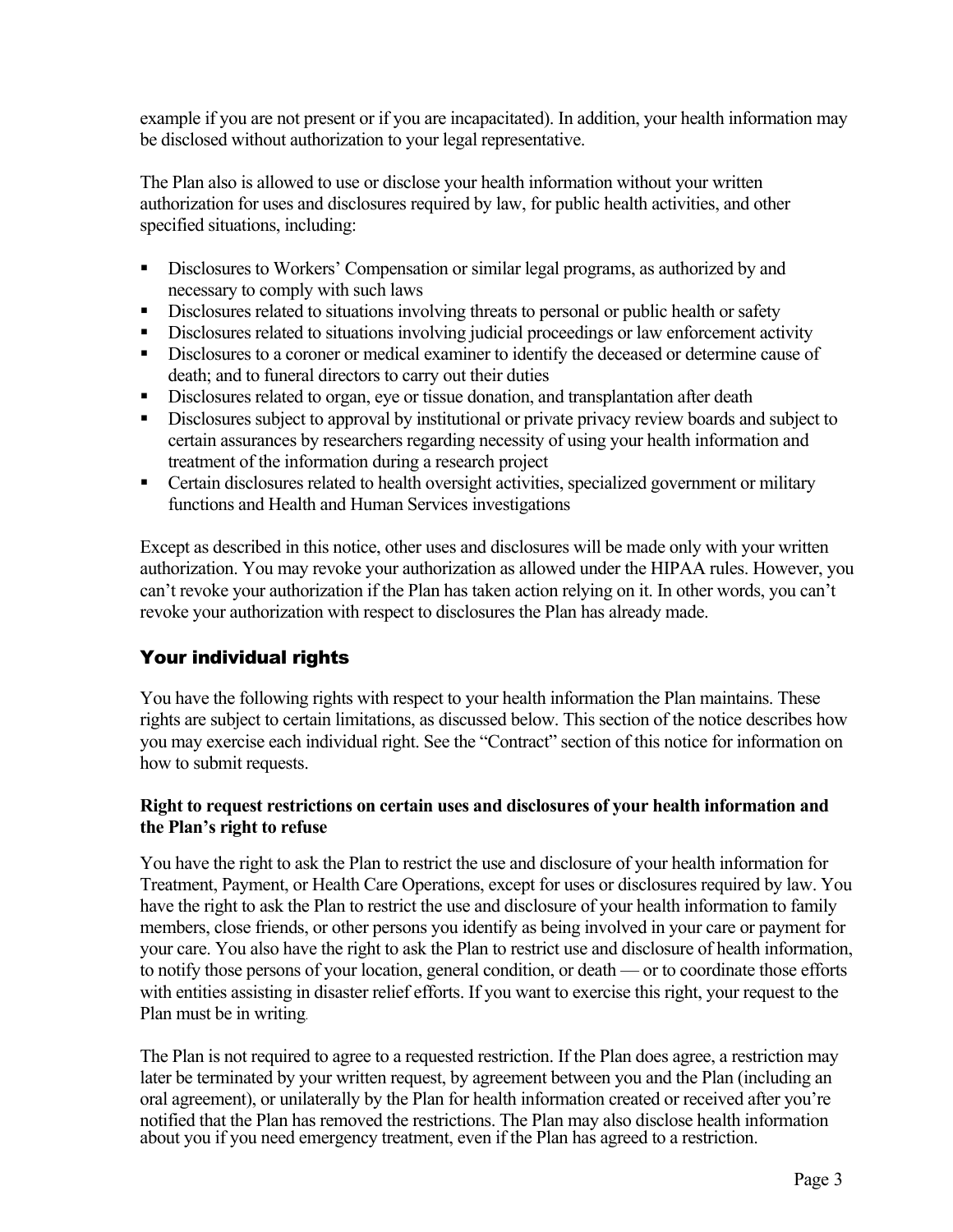#### **Right to receive confidential communications of your health information**

If you think that disclosure of your health information by the usual means could endanger you in some way, the Plan will accommodate reasonable requests to receive communications of health information from the Plan by alternative means or at alternative locations.

If you want to exercise this right, your request to the Plan must be in writing and you must include a statement that disclosure of all or part of the information could endanger you. This right may be conditioned on you providing an alternative address or other method of contact and, when appropriate, on you providing information on how payment, if any, will be handled.

#### **Right to inspect and copy your health information**

With certain exceptions, you have the right to inspect or obtain a copy of your health information in a "Designated Record Set." This may include medical and billing records maintained for a health care provider; enrollment, payment, claims adjudication, and case or medical management record systems maintained by a plan; or a group of records the Plan uses to make decisions about individuals. However, you do not have a right to inspect or obtain copies of psychotherapy notes or information compiled for civil, criminal, or administrative proceedings. In addition, the Plan may deny your right to access, although in certain circumstances you may request a review of the denial. If you want to exercise this right, your request to the Plan must be in writing.

If the Plan doesn't maintain the health information but knows where it is maintained, you will be informed of where to direct your request.

#### **Right to amend your health information that is inaccurate or incomplete**

With certain exceptions, you have a right to request that the Plan amend your health information in a Designated Record Set. The Plan may deny your request for a number of reasons. For example, your request may be denied if the health information is accurate and complete, was not created by the Plan (unless the person or entity that created the information is no longer available), is not part of the Designated Record Set, or is not available for inspection (e.g., psychotherapy notes or information compiled for civil, criminal, or administrative proceedings). If you want to exercise this right, your request to the Plan must be in writing, and you must include a statement to support the requested amendment.

#### **Right to receive an accounting of disclosures of your health information**

You have the right to a list of certain disclosures the Plan has made of your health information. This is often referred to as an "accounting of disclosures." You generally may receive an accounting of disclosures if the disclosure is required by law, in connection with public health activities, or in similar situations listed in the "Other allowable uses or disclosures of your health information" section of this notice, unless otherwise indicated below. You may be entitled to an accounting of disclosures that the Plan should not have made without authorization.

You may receive information on disclosures of your health information going back for six (6) years from the date of your request, but not earlier than April 14, 2003 (the general date that the HIPAA privacy rules are effective) or April 14, 2004 for the Health Care Reimbursement Account (HCRA) or any EAP that may be subject to HIPAA. You do not have a right to receive an accounting of any disclosures made: